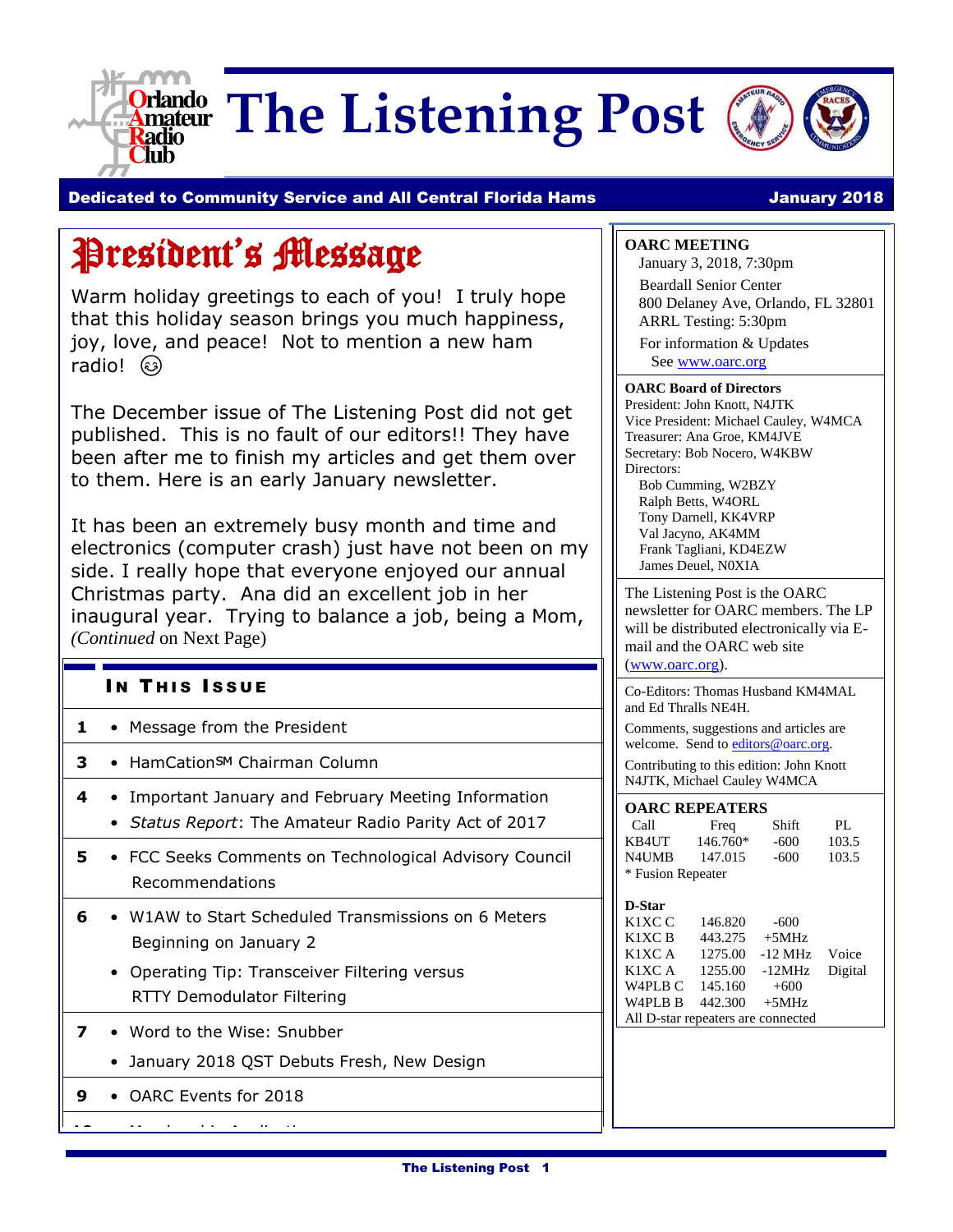# President's Message (*Continued* from Previous Page)

grandmother and wife and keep on top of organizing the Christmas party! Outstanding job and many, many thanks for taking care of it.



OARC Christmas Party Set Up - Thank you ANA!!!

This year we had a few less at our party. We lost a few members this year who became Silent Keys. Our thoughts and prayers to their families as they endure the first Christmas Season without them. We also missed two of our prominent members who moved back home to the Netherlands this year! Even though their physical presence was missing, each one of them was with us in spirit.

I have to say, a couple of years ago I asked if you would bring a small unwrapped toy for Toys for Tots. You guys blew me away with the mounds of toys that was sent in. Since then, you guys have lived up to the reputation that has been built and this Christmas Season, Michael and I were honored to deliver well over 100 toys to the Marines for Toys for Tots!! I cannot thank you enough for helping the less fortunate and more importantly the kids who sometimes just don't understand why "Santa" didn't visit them!! You guys (& gals) ROCK!!!!!!

Finally, as the hustle and bustle of the Holiday Season consumes each of us in our daily lives, take a moment and reflect on the past year. Make a small list of things you might want to improve on or change. Then set some reasonable goals to make it happen in the new year!! With that, may each of you have a very Merry Christmas and a safe and Happy New Year!

# *Remember the reason for the season!*

73 John Knott, N4JTK President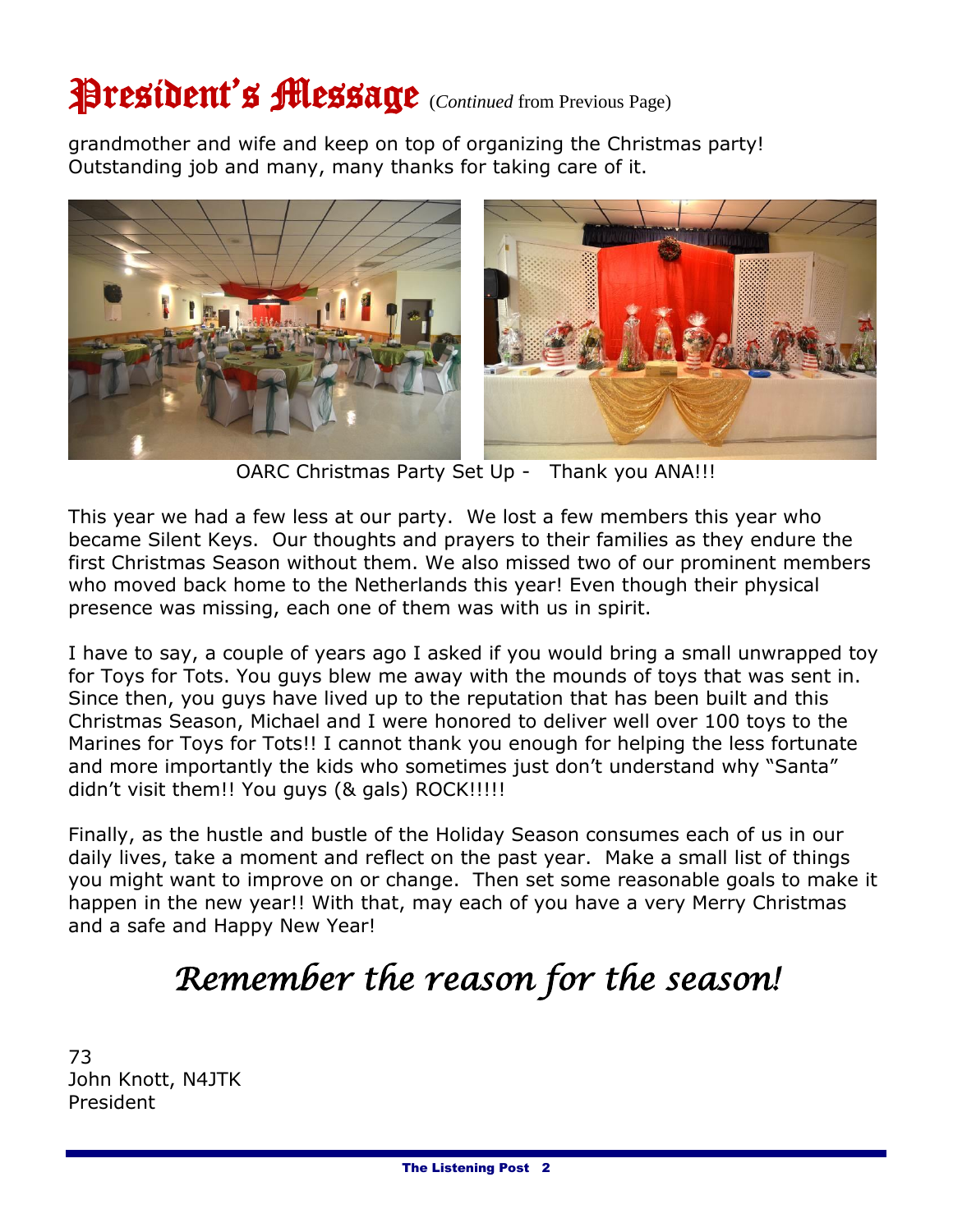### **HamCation℠ Chairman Column**

(By Michael Cauley, W4MCA)

Greetings Everyone.

First let me say Merry Christmas and Happy New Year. Hopefully everyone got stuffed at our Holiday Party. We had the most prizes every at this one. That is because of great members like you making HamCation the Great Show that it is, and we can give back to our membership because of this and remember several of the prizes where donated by HamCation Vendors for our Holiday Party. That tells me we are doing something right.

Reservations are starting to pick up for all areas. As you are reading this almost 54,000 HamCation Fliers are being delivered to the Post Office to be mailed out.

This was our booth at the Tampa Bay Hamfest December 8<sup>th</sup> and 9<sup>th</sup>. This was our first year having a Booth there. It was a great show for us. We sold over 65 Tickets along with a Swap Tables, Tailgate spots and RV Nights. We also answered a lot of questions.

To Start off 2018, you can come see us at the UCF Tailgate. It is January 13, 2018 @ 7:00am. This will be your last chance to get tickets for the Early Bird Prize.



Keep on eye on the website it is being updated regularly now. We got the forums updated on the website now. Also in January the vendor list will be up.

We need lots of Volunteers for the 2018 Show.

You can go to<https://www.hamcation.com/hamcation-volunteer> to sign up as a volunteer. As a HamCation Volunteer you get a FREE admission ticket to HamCation when you volunteer at least 4 hours. It's a win-win situation for all of us. So, if you have some free time and would like to help you can sign up at our website or get with any chairman. **Also, you do not need to be an Amateur to volunteer, so bring your Spouse, Siblings, Friends, etc. with you to be a volunteer.**

Michael Cauley, W4MCA 2018 HamCation General Chairman

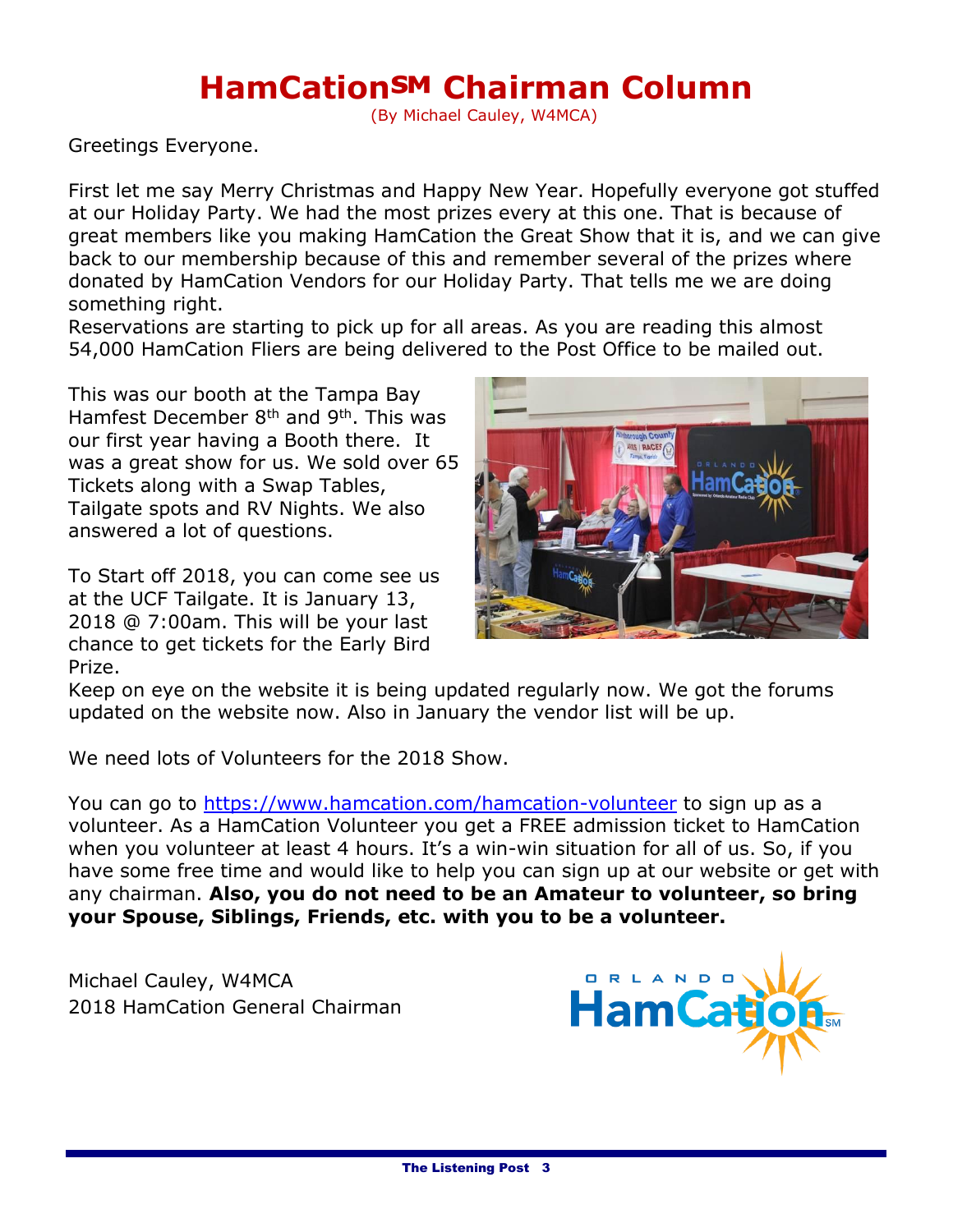#### **January Meeting**

(By John Knott, N4JTK)

Our January meeting will be on Wednesday January 3, 2018. Meeting will begin at 7:30 pm at the Beardall Senior Center. Our topic will be on Contesting with Tim Duffy, K3LR. Tim is the Chief Operating Officer for DX Engineering. Tim will be joining us via Skype. We would like to fill the room with members for this meeting. Please plan on attending. Tim gives an excellent presentation. Have you ever attended or wanted to attend Contest University at Dayton Hamvention? Tim organizes this event each year and has done so for about 25 years. You'll learn a lot in a short amount of time.

Don't forget our ARRL Test Session will start at 5:30pm at Beardall. Want to upgrade your license? Know someone who wants to take the tech element? Here's your opportunity.

### **February Meeting**

(By John Knott, N4JTK)

Our February Meeting will be at the Central Florida Fairgrounds located at 4603 West Colonial Drive. The meeting will be in the Social Hall. You can park outside the East Gate area and access the Social Hall from the outside. Meeting will begin at 7:30pm. We are working on a special program for this meeting and once it is confirmed, we'll make an announcement. This meeting will be open to visitors and vendors of HamCation.

Our February ARRL Test Session will also be at the Fairgrounds starting at 5:30pm.

#### *Status Report:* **The Amateur Radio Parity Act of 2017**

(The ARRL Letter for November 30, 2017)

The **Amateur Radio Parity Act of 2017 - S. 1534** is alive, but with legislative action slowed to a glacial pace on Capitol Hill in recent months, there's been no real progress to report since this past summer. At present, the bill is under consideration by the US Senate Committee on Commerce, Science, and Transportation, and it remains an active concern for ARRL. The League is working diligently to shake the bill loose and move it forward.

While it may appear that time is short, S. 1534 does not need to pass the Senate by year's end. The bill remains in play until the current session of Congress adjourns, which doesn't happen until December 31, 2018. Once the bill has been passed by both chambers, the FCC would still have to implement its essence in the Part 97 Amateur Service rules.

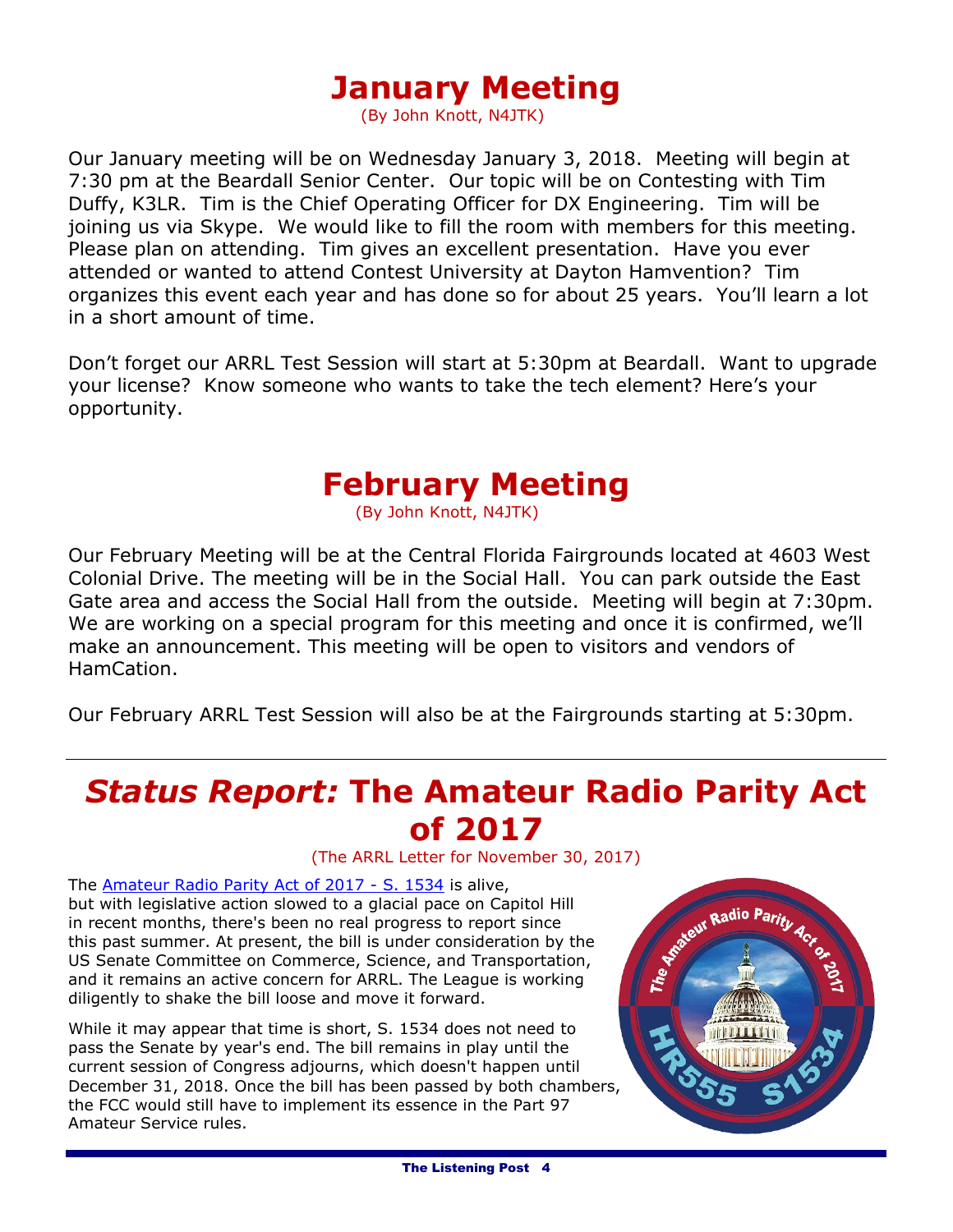Introduced on July 12, S. 1534 marked another step forward for

the landmark legislation. Senators Roger Wicker (R-MS) and Richard Blumenthal (D-CT) sponsored the bill in the Senate. The US

House version of the legislation, HR 555, passed the House of Representatives by unanimous consent last January.

### **FCC Seeks Comments on Technological Advisory Council Recommendations**

(from the ARRL Letter for December 7, 2017)

In a Public Notice released on December 1, the FCC's Office of Engineering and Technology (OET) has invited comments by January 31, 2018, on a wide-ranging series of Technological Advisory Council (TAC) recommendations that, if implemented, could alter the spectrum policy regulatory landscape - especially with respect to interference resolution and enforcement. An advisory body, the TAC's membership includes several Amateur Radio licensees. ARRL will file comments in the proceeding, ET Docket 17-340.



The TAC has called on the FCC to:

\* Consider adopting the spectrum management principles spelled out in the Council's Basic Spectrum Principles white papers of March 2014 and December 2015, and "set clear expectations about the affected system's capabilities regarding interference, such as harm claim thresholds."

\* More broadly adopt risk-informed interference assessment and statistical service rules. "In judging whether to allow new radio service rules, the TAC observes that the Commission has to balance the interests of incumbents, new entrants, and the public," the Public Notice explained. "The process of analyzing the tradeoffs between the benefits of a new service and the risks to incumbents has, to date, been essentially qualitative."

\* Implement "a next-generation architecture" to resolve interference, and establish a public database of past radio-related enforcement activities. The TAC also recommended that the FCC "incorporate interference hunters in the [interference] resolution process."

The TAC spelled out a set of three "Interference Realities," which, in part, assert that harmful interference "is affected by the characteristics of both a transmitting service and a nearby receiving service in frequency, space, or time," and that radio services should expect occasional service degradation or interruption."

The TAC also posed three "Responsibilities of [Radio] Services that, in part, state that "receivers are responsible for mitigating interference outside their assigned channels"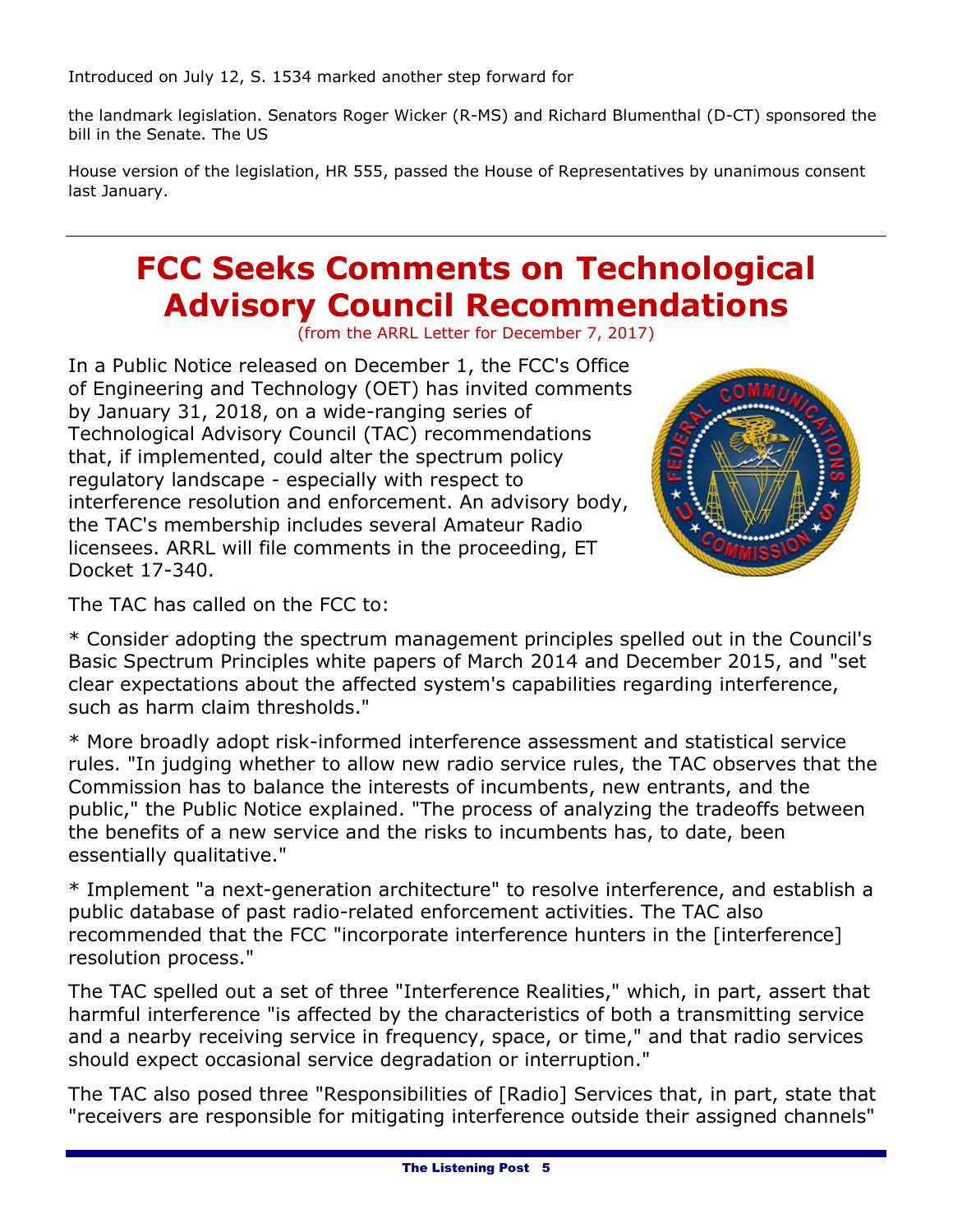and that "transmitters are responsible for minimizing the amount of their transmitted energy that appears outside their assigned frequencies and licensed areas." The TAC acknowledged that the FCC, by and large, does not regulate receiving systems.

Another three principles under "Regulatory Requirements and Actions" the TAC suggested that the FCC may "apply interference limits to quantify rights of protection from harmful interference." According to the Public Notice, the TAC "has recommended interference limits as a method for the Commission to communicate the limits of protection to which systems are entitled, without mandating receiver performance specifications." The TAC called for a "quantitative analysis of interactions between services" before the FCC could "make decisions regarding levels of protection," The OET said.

"The TAC believes the principles can be applied to all systems and result in an optimal solution for each service," the Public Notice said. The TAC has suggested that the FCC not base its rules on exceptional events and worst-case scenarios but on reality.

"The TAC recommends that the Commission start soon, and start small, and not attempt a major overhaul of its regulatory approach," the Public Notice said.

### **W1AW to Start Scheduled Transmissions on 6 Meters Beginning on January 2**

(from The ARRL Letter for December 7, 2017)



ARRL has announced that W1AW will start scheduled transmissions on 6 meters beginning on January 2. W1AW will add 6 meters -- specifically 50.350 MHz -- to its regular CW code practice, and CW, digital, and phone bulletin transmission schedule, starting with the 1400 UTC fast code practice on January 2.

Prior to late 1989, W1AW had a presence on 6 meters for all CW practice and routine bulletins, but it has been silent on 6 meters since then, with the exception of regular visitor operations and contests.

In addition to providing regularly scheduled transmissions on 6 meters, another goal of the W1AW transmission on the "magic band" is to act as a

on 6 meters, especially from the northeast US.

Signal reports will be welcome. A web page will allow listeners to submit signal reports. Listeners may also [e-mail](mailto:w1aw@arrl.org) their reports to W1AW.

### **OPERATING TIP**

(from The ARRL Contest Update for December 13, 2017)

#### **Transceiver Filtering versus RTTY Demodulator Filtering**

Make sure you understand the effect of using any 'dual peak' or 'twin peak' filtering feature your transceiver may provide when used in conjunction with your RTTY program through on-the-air testing. In some cases, the transceiver filtering may help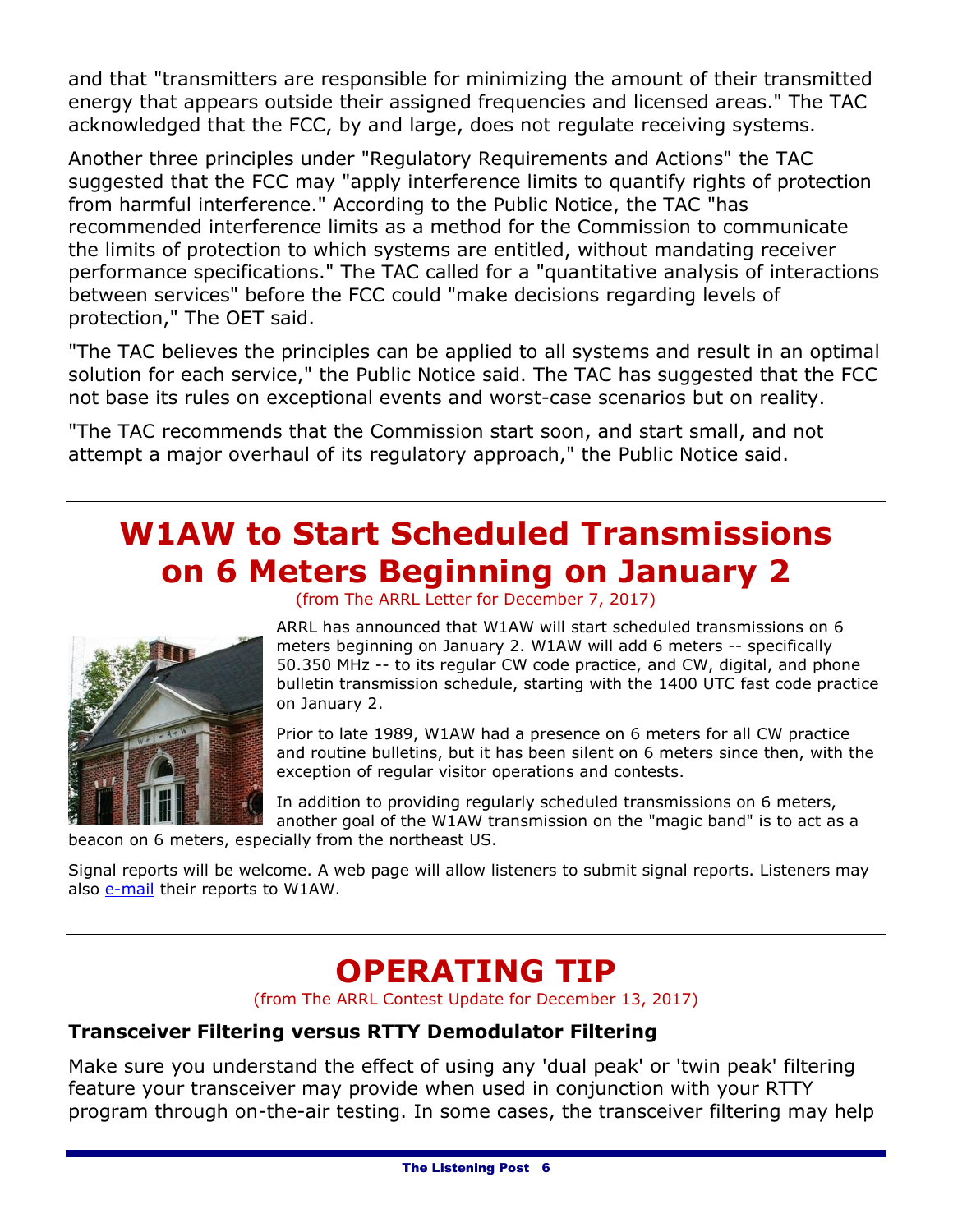pull out very weak single signals. In other cases such as when multiple signals may be present, the use of transceiver filters may make copying more difficult.

#### **WORD TO THE WISE**

(from The ARRL Contest Update for December 13, 2017)

**Snubber** - a circuit that is used to suppress voltage spikes. On older equipment, especially amplifiers, mechanical relays are sometimes used for the transmit/receive (TR) switch. When mechanical relays are de-energized the collapsing magnetic field of their coils generate a reverse voltage. This reverse voltage can be much greater than the relay voltage and may be harmful to lower-voltage solid state electronics. Snubber circuits are used to reduce the reverse voltage. Snubbers are also used in modern electronics to reduce transients where reactive loads are subject to rapidly changing current.

### **January 2018** *QST* **Debuts Fresh, New Design**

(from The ARRL Letter for December 14, 2017)

*QST* magazine is more than a century old, and with the major exception of color printing throughout the magazine starting in December 2000, it's remained mostly unchanged for the past couple of decades. Starting with the January 2018 issue of *QST*, now available to members in digital form, several noticeable changes are being made to the journal's format, design, and size. *QST* Editor and Publications Manager

Steve Ford, WB8IMY, said member feedback over the last few years, has hinted at "significant shifts in media preferences within the Amateur Radio community." Extensive research undertaken late last year, "revealed an undeniable mandate for change," Ford said.



"The majority of you told us that the 'look' of *QST* was becoming stale, that it wasn't in step with modern publications," Ford said in editorial remarks in the January 2018 issue. "You also told us that you desired different types of articles that spoke more to the needs of the average amateur. We've heard you - and we are responding."

Ford said that starting with the January 2018 issue, *QST* will sport a modern, eyecatching design, and will be easier to read. The journal has been trimmed slightly to 144 pages per issue (in addition to covers), plus a smaller size to match the  $8 \times 10.5$ inch publishing industry standard. The current *QST* trim size is nonstandard.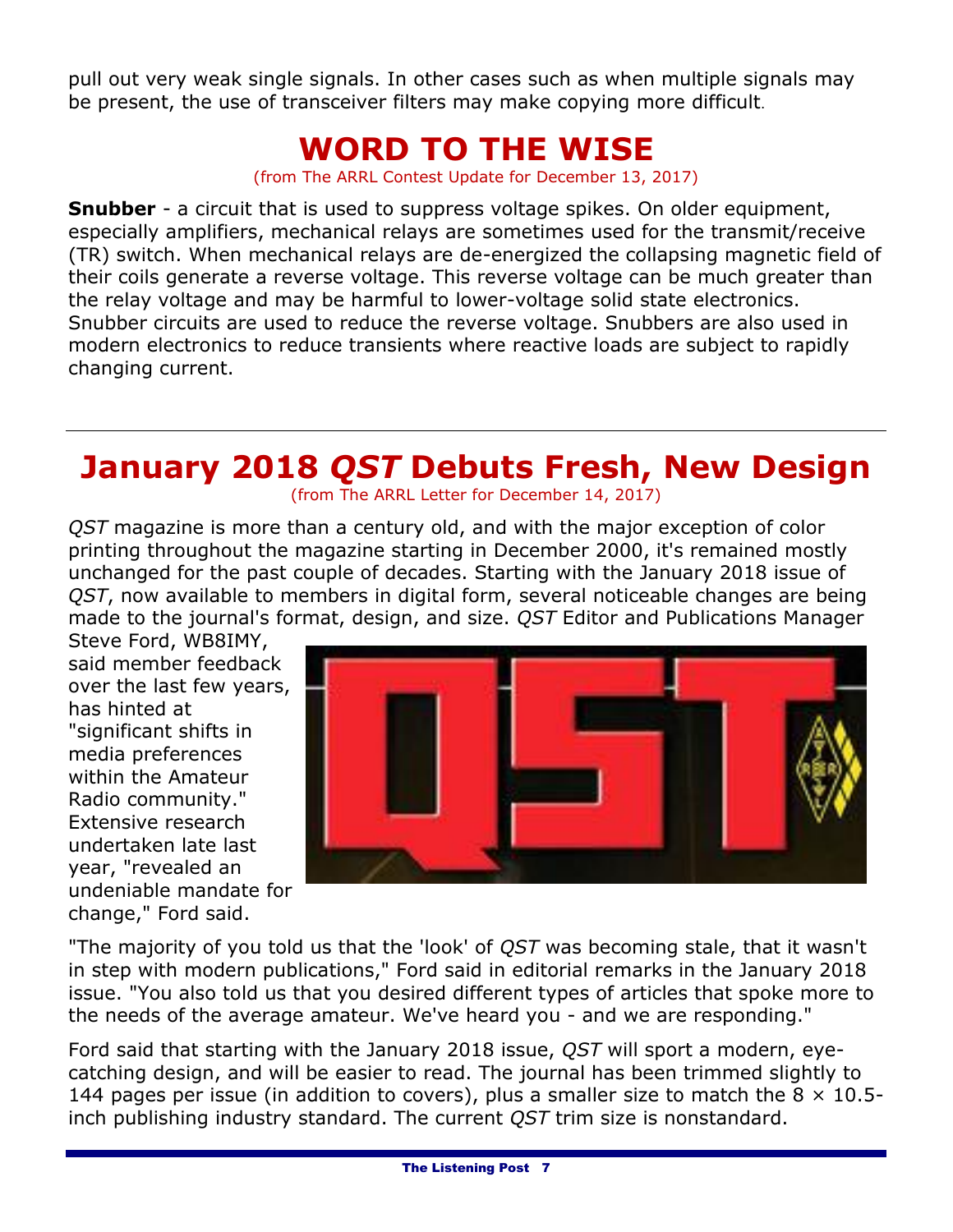"These changes will create significant savings for us in the cost of ink and paper, and will save even more on postage, which is one of our largest expenses," Ford explained, adding that cost savings will fund the development "of more of the types of



the articles you've told us you want," as well as to provide more engaging social media content. In addition, fewer pages will let the editorial staff focus greater attention on each issue's content.

Ford said League members have indicated a preference for articles that provide practical, immediately usable information, guide readers to new activities, and tell more about what radio amateurs are doing -- with an emphasis on personal stories that inspire.

"While we will continue to publish *QST* in digital form each month, our research, and the research conducted by other publishers, has shown that a clear majority of readers still prefer books and magazines printed on paper, and so do our advertisers," Ford said. "So, thanks to the support of our advertisers, we will continue to

publish *QST* on paper for the foreseeable future."

Ford said additional changes are possible. "As your needs change, we will, too," he concluded.

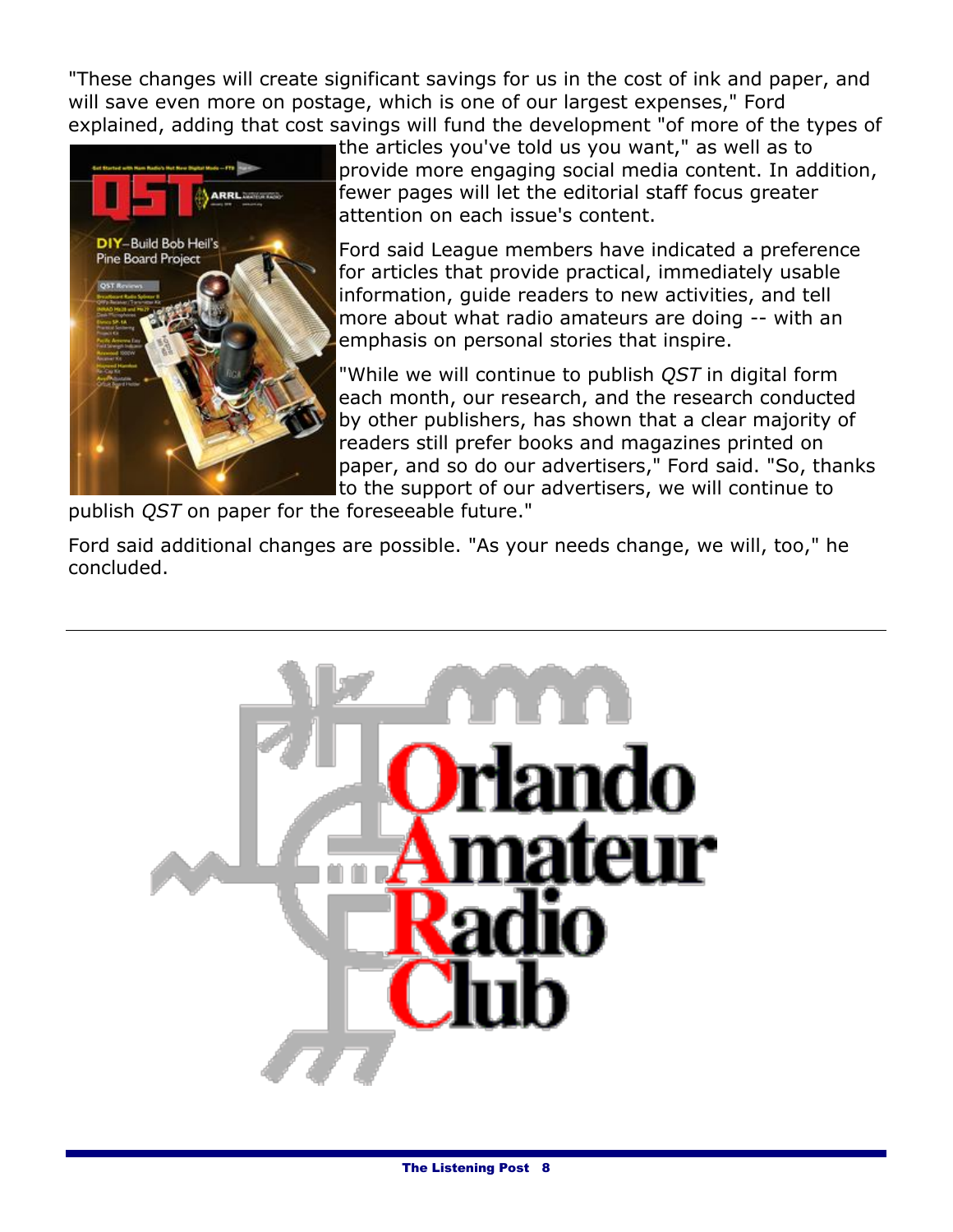### **OARC Meetings and Events 2018**

| January 3, Wednesday   | Meeting                                                                       |  |  |
|------------------------|-------------------------------------------------------------------------------|--|--|
| February 7, Wednesday  | Meeting *** At Central Florida Fairgrounds                                    |  |  |
| March 7, Wednesday     | Meeting                                                                       |  |  |
| April 4, Wednesday     | Meeting                                                                       |  |  |
| May 2, Wednesday       | Meeting                                                                       |  |  |
| June 6, Wednesday      | Meeting                                                                       |  |  |
| June 23-24, Sat - Sun  | Field Day 2018                                                                |  |  |
| July 4, Wednesday      | No Meeting                                                                    |  |  |
| August 1, Wednesday    | Meeting                                                                       |  |  |
| September 5, Wednesday | Meeting                                                                       |  |  |
| October 3, Wednesday   | Meeting                                                                       |  |  |
| November 7, Wednesday  | Meeting                                                                       |  |  |
| December 1, Saturday   | Christmas Party                                                               |  |  |
| December 5, Wednesday  | No Meeting but Exams will be administered at<br>5:30pm at the Beardall Center |  |  |